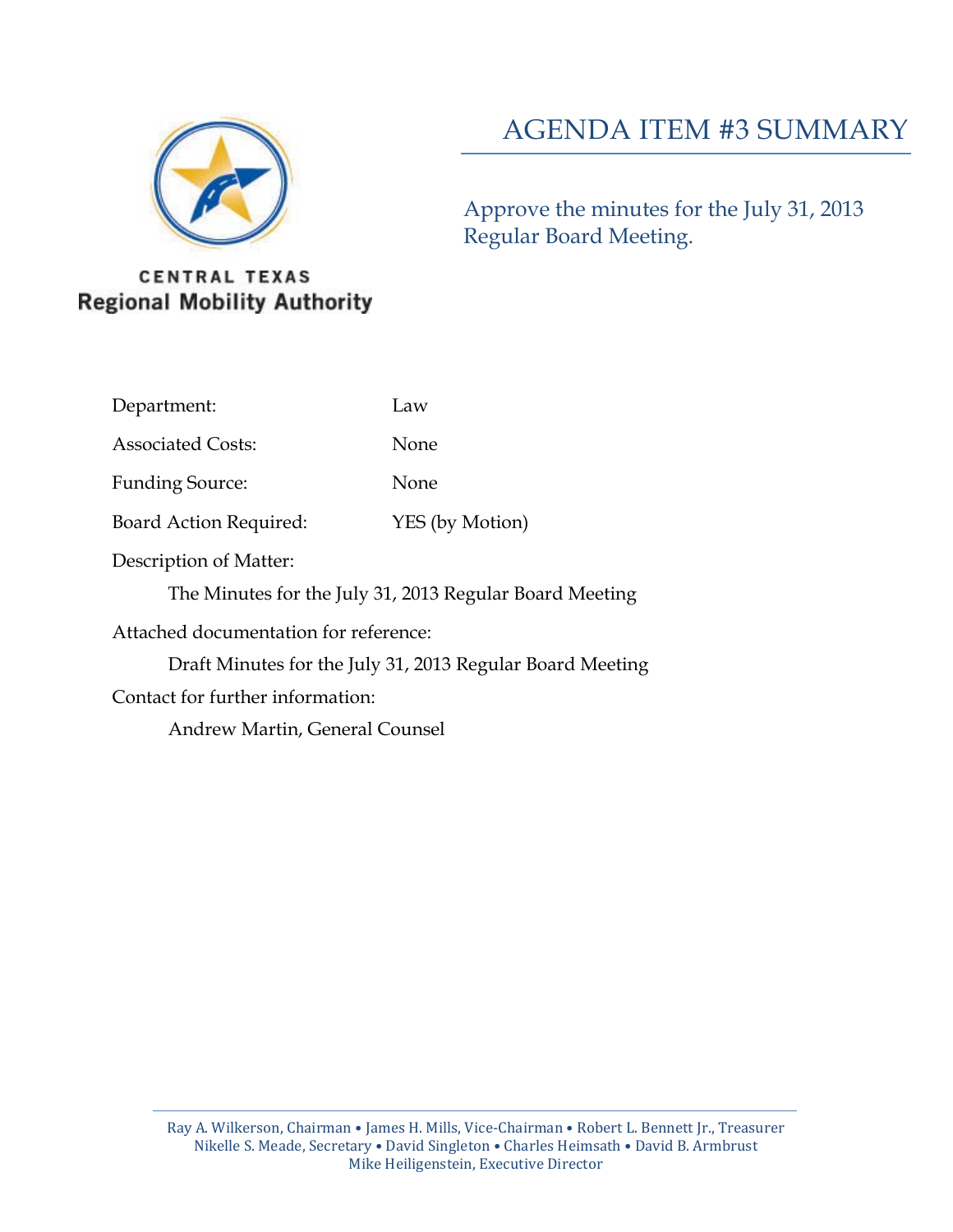### **MINUTES**

# **Regular Meeting of the Board of Directors of the CENTRAL TEXAS REGIONAL MOBILITY AUTHORITY**

# **Wednesday, July 31, 2013 9:30 A.M.**

The meeting was held in the Williamson Conference Room at 3300 N Interstate 35, #300, Austin, Texas 78705-1849. Notice of the meeting was posted July 26, 2013 at the respective County Courthouses of Williamson and Travis Counties; online on the website of the Secretary of State; online on the website of the Mobility Authority; and in the Mobility Authority's office lobby at 3300 N Interstate 35, #300, Austin, Texas 78705-1849.

### **1. Welcome and Opening Remarks by Chairman Ray Wilkerson.**

After confirming that a quorum was present on the telephone conference call, Chairman Ray Wilkerson called the meeting to order at 9:31 a.m. and called the roll. Directors present by telephone on the conference call when the meeting was called to order were Vice Chairman Jim Mills, Mr. David Singleton, Mr. David Armbrust, Ms. Nikelle Meade, Mr. Charles Heimsath, and Mr. Bob Bennett.

#### **2. Open Comment Period.**

Ms. Desiree Cornelius-Fisher, Manor ISD School Board President, addressed the Board concerning direct access from the Manor New Tech High School and Manor ISD offices to the Manor Expressway frontage road.

Mr. Kevin Brackmeyer, Manor ISD Superintendent, addressed the Board concerning issues with having only one proposed exit for the Manor New Tech campus site.

Mike Heiligenstein, Executive Director, and Mobility Authority staff will review their concerns, develop possible alternatives, and report back to Manor ISD and the Board.

### **3. Approve the minutes for the June 26, 2013, Regular Meeting of the Board of Directors.**

Chairman Ray Wilkerson presented for Board consideration the minutes for the June 26, 2013, Regular Board Meeting. Mr. David Singleton moved to approve the minutes as drafted, and Mr. Jim Mills seconded the motion. The motion carried unanimously 7-0, and the minutes were approved as drafted.

### **4. Approve an agreement with CDM Smith to provide traffic and revenue engineering services and operational analysis services**

Mr. Bill Chapman presented this item. The proposed agreement has three major parts: miscellaneous technical services; travel modeling and operational analysis for the 183/MoPac interchange; and support for analysis of the 183 North project. Under the technical services